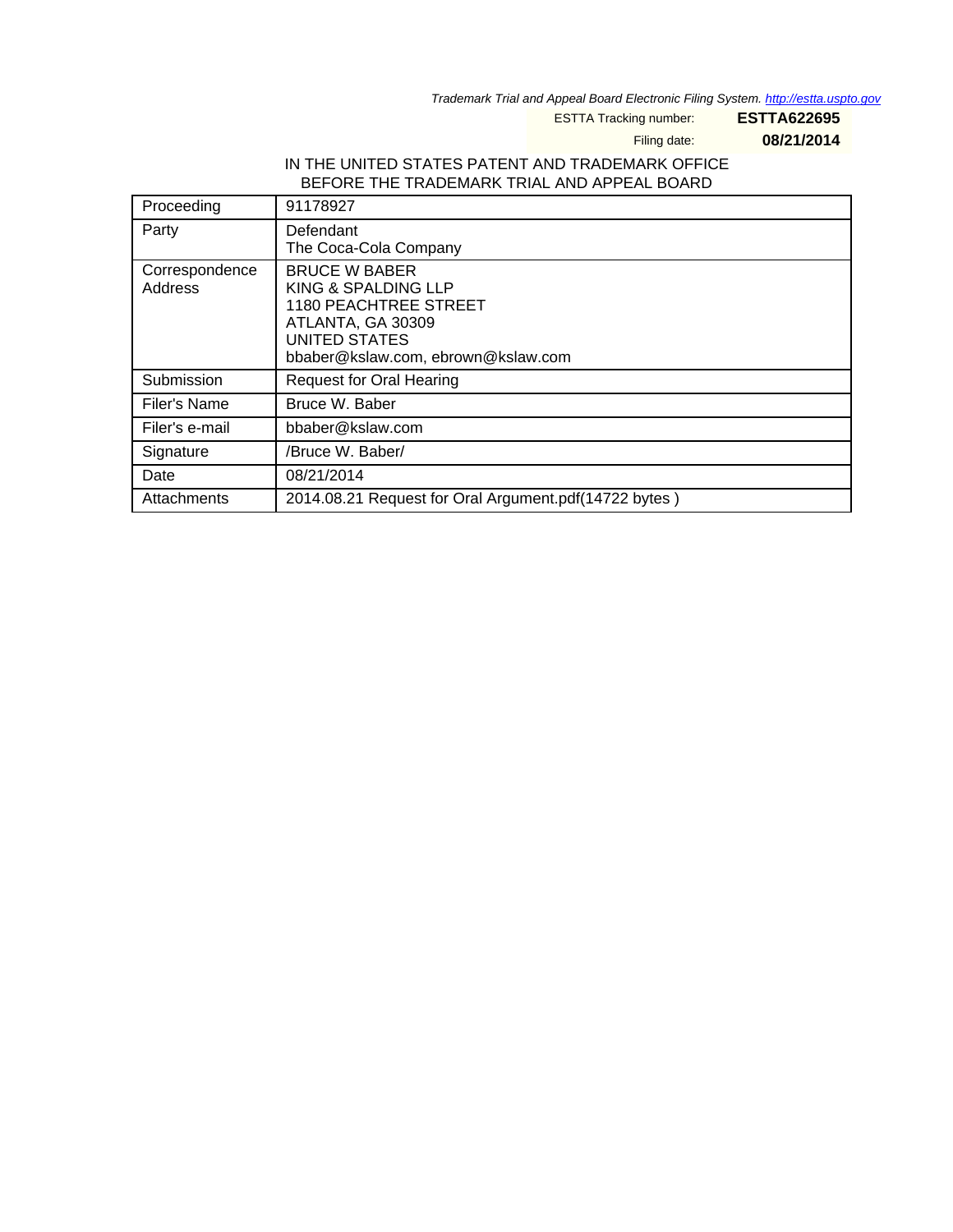## IN THE UNITED STATES PATENT AND TRADEMARK OFFICE

## BEFORE THE TRADEMARK TRIAL AND APPEAL BOARD

| ROYAL CROWN COMPANY, INC.<br>and DR. PEPPER/SEVEN UP, INC., |             | <b>Consolidated Proceedings:</b>                                                                         |
|-------------------------------------------------------------|-------------|----------------------------------------------------------------------------------------------------------|
| Opposers,                                                   |             | OPPOSITION NO. 91178927<br>OPPOSITION NO. 91180771<br>OPPOSITION NO. 91180772                            |
| V.<br>THE COCA-COLA COMPANY,                                |             | OPPOSITION NO. 91183482<br>OPPOSITION NO. 91185755<br>OPPOSITION NO. 91186579<br>OPPOSITION NO. 91189847 |
| Applicant.                                                  |             | OPPOSITION NO. 91190658                                                                                  |
|                                                             | $-$ and $-$ |                                                                                                          |
| THE COCA-COLA COMPANY,                                      |             |                                                                                                          |
| Opposer,                                                    |             |                                                                                                          |
| V.                                                          |             | OPPOSITION NO. 91184434                                                                                  |
| ROYAL CROWN COMPANY, INC.<br>and DR. PEPPER/SEVEN UP, INC., |             |                                                                                                          |
| Applicants.                                                 |             |                                                                                                          |

## REQUEST FOR ORAL ARGUMENT

In accordance with Rule 2.129(a) of the Trademark Rules of Practice,

Applicant and Opposer The Coca-Cola Company hereby requests that the Board

provide an opportunity for oral argument at final hearing in connection with the

above-referenced matters.

Respectfully submitted,

KING & SPALDING LLP

 /Bruce W. Baber/ Bruce W. Baber

1180 Peachtree Street Atlanta, Georgia 30309 404-572-4600

> Attorneys for Applicant and Opposer THE COCA-COLA COMPANY